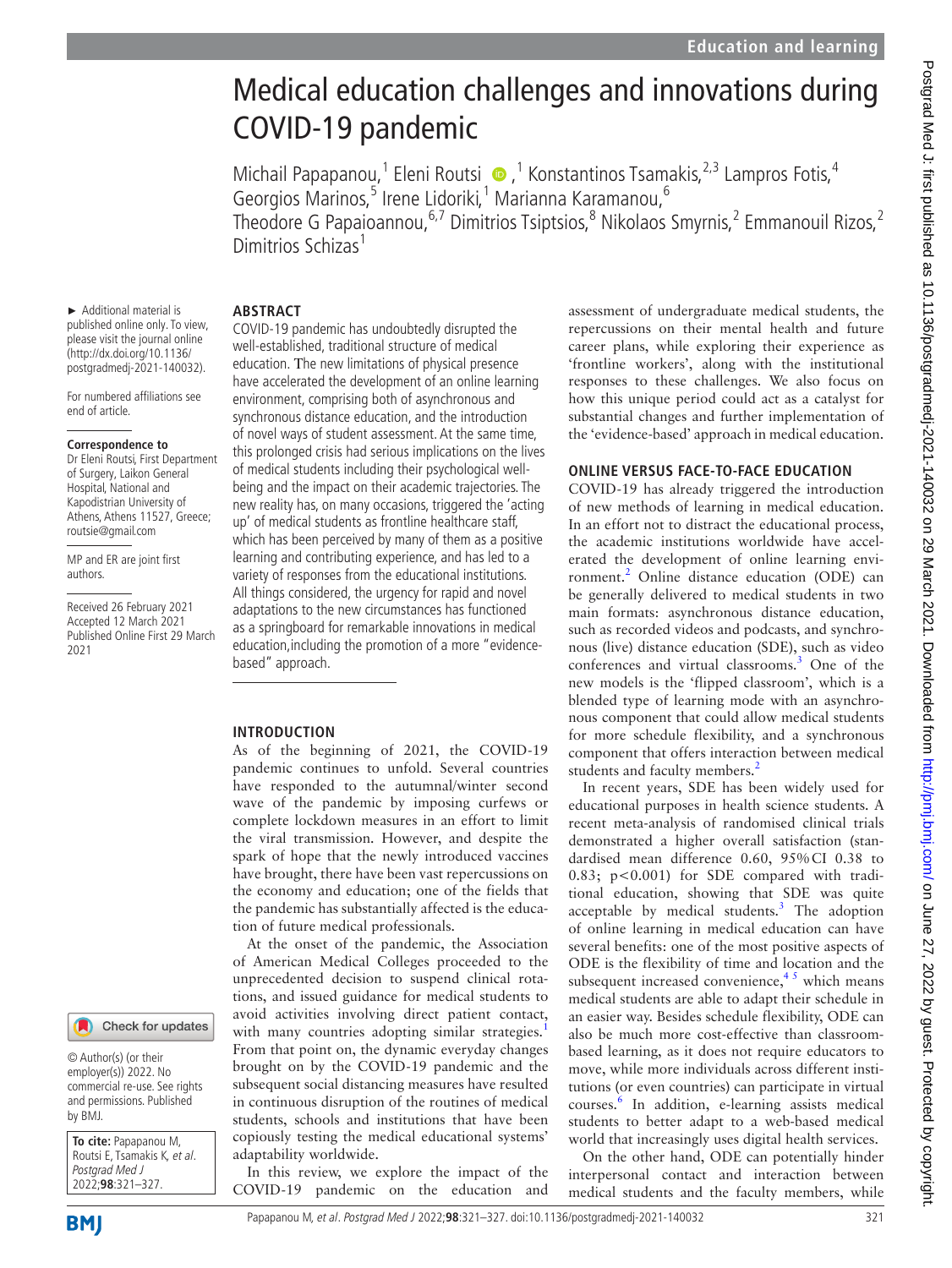at the same time it limits the students' opportunities to prac-tise interviewing<sup>[7](#page-5-5)</sup> and thus cultivate the necessary communication and empathy skills for interacting with patients and their colleagues. Indeed, restricted access to clinical environment is a main obstacle to students' preparation for clinical practice, thus lowering their self-confidence.<sup>8</sup> Although the lack of hands-on training in the preclinical years may have serious implications on the training of students, which might result in difficulties in the following clinical years, preclinical medical students may experience a lower impact on their education compared with those in the clinical years because preclinical activities are mainly lecture based.<sup>9 10</sup> During the last year, there have been also serious implications in anatomy education including cadaveric education; medical students are given limited chances to handle basic surgical instruments and thus develop manual dexterity, while having less opportunities to deal with the three-dimensional relationship of anatomical structures.<sup>11</sup> Online attempts to substitute hands-on education as much as possible have been made, including demonstrations of practical procedures, remote patient consultation programmes and simulated cases. More such solutions are described in online supplemental table  $1.^{12-36}$ 

Furthermore, it is important to consider the technical challenges that online teaching and learning in medical students can pose, which include problems with audio and video, downloading or streaming errors, login problems, poor internet quality, security issues, as well as limited technical skills in both students and instructors.[37 38](#page-5-10) These difficulties can be more evident in developing countries which encounter many more technological challenges compared with technologically advanced countries that can implement ODE much easier.<sup>13-15</sup>

In summary, the outbreak of COVID-19 has brought on new and unforeseen challenges in the field of medical education, related to the development of online learning. As the shift to online education poses important challenges, medical schools should be prepared to ensure a successful educational environment for medical students through emphasising the tech-based pedagogy, advising, motivating, inviting medical students' feedback, as well as through supporting medical educators to adapt to the new reality.<sup>39 40</sup> The adoption of online learning is a key strategy for ensuring continuity in medical education during COVID-19 pandemic.

## **EXAMINATIONS**

Another aspect of medical education that has been disrupted by the outbreak of the SARS-CoV-2 is the examinations of medical students.<sup>41</sup> In many countries, clinical and written examinations have been postponed, cancelled or delayed or have been replaced by online examinations or new methods of assessment.<sup>[42](#page-5-14)</sup> For example, for objective structured clinical examinations (OSCEs), approximately one-third of medical schools in the UK had these clinical examinations cancelled. Four medical schools in the UK adjusted by using actors rather than real patients. $43$  According to a structured qualitative survey including medical students from 32 UK medical schools, the effect of examination disruptions for both OSCEs and written examinations indicated a significant negative impact on preparedness (p=0.0005). On the contrary, the examination disturbances were not significant regarding confidence (written examinations p=0.369, OSCEs  $p=0.738$ ).<sup>[43](#page-5-15)</sup> With universities and educators having to adapt to the new reality of this pandemic, a debate between open book examinations (OBEs) and closed book examinations (CBEs) has arisen.<sup>[44](#page-5-16)</sup> Due to the incapacity for organising examinations in person, OBE has been suggested as an alternative tool

of rigorous assessments in medical schools.[45](#page-5-17) For example, at Imperial College London, the online assessment consists of an OBE of 150 questions. Randomising the order of questions for each student was necessary in order to prevent cheating. Medical students were presented with simulated patients and had to answer the requested questions through provided history and findings from clinical examination.<sup>46</sup> On the one hand, OBE has several advantages, especially in the time of the pandemic. First of all, the use of OBEs discourages medical students to solely memorise information and enhances their critical thinking, their analytical skills, as well as their conceptual understanding of medicine.<sup>47</sup> OBEs as an assessment for deep learning are more authentic to clinical practice and real-life expectations, reinforcing at the same time evidence-based medicine.<sup>44</sup> Integration of knowledge from multiple sources and the use of internet, as an invaluable learning tool for medical students, could help medical students to be more self-directed learners, while OBEs may foster deeper processing more effectively and strengthen their long-term memory. This type of assessment also reduces the anxiety surrounding the examination in medical students, who feel less pressured when sitting on a familiar and comfort-able location, such as their room in their own home.<sup>[44](#page-5-16)</sup> On the other hand, traditional CBEs are more familiar to both medical students and professors, and the adaptation to the new reality of OBEs during pandemic could be significantly stressful for them. According to Eurboonyanun *et al*, medical students prefer a traditional CBE over an online OBE.<sup>48</sup>

Grading is also an important factor for medical students during their studies. Comparing fourth-year medical students' scores in the online surgery clerkship assessments with the traditional written examinations shows that mean scores are significantly different which has important implications regarding grading among medical students. Medical students who participated in the online OBE had a significantly higher mean score in both multiple choice questions  $(p<0.001)$  and essay examinations (p<0.001), but a significantly lower mean score in short answer examination  $(p<0.001)$  compared with the traditional written examinations. On the contrary, the online OBE group had a significantly lower correlation between the essay score  $(p=0.005)$  and their grade point average (GPA)  $(p=0.029)$ than the traditional groups.<sup>[48](#page-5-20)</sup> Such data are essential in order to provide information about the comparison between the two methods of examinations with a view towards the reliable and fair medical students' assessment in the incoming online era.

In summary, OBEs and CBEs can both contribute to a blended assessment programme due to their complementary advantages. Changes enforced by this pandemic offer a vital opportunity to evaluate alternative modes of medical education and assessment.

### **MENTAL HEALTH**

The challenge of going through medical school and medical education in general may contribute to the development of psychological distress such as anxiety, depression and stress among medical students; medical students are recognised as an at-risk group for developing anxiety disorders, with significantly larger rates than the general population, even under normal circumstance.<sup>49</sup> Medical students typically encounter stressful situations including high workload, many evaluations and assessments, the pressure of clinical environment, numerous responsibilities, anxiety regarding their grades, long hours of studying as well as concerns about their future career.<sup> $50 51$ </sup> A large systematic review and meta-analysis of 129123 medical students in 47 countries estimated that the prevalence of depression or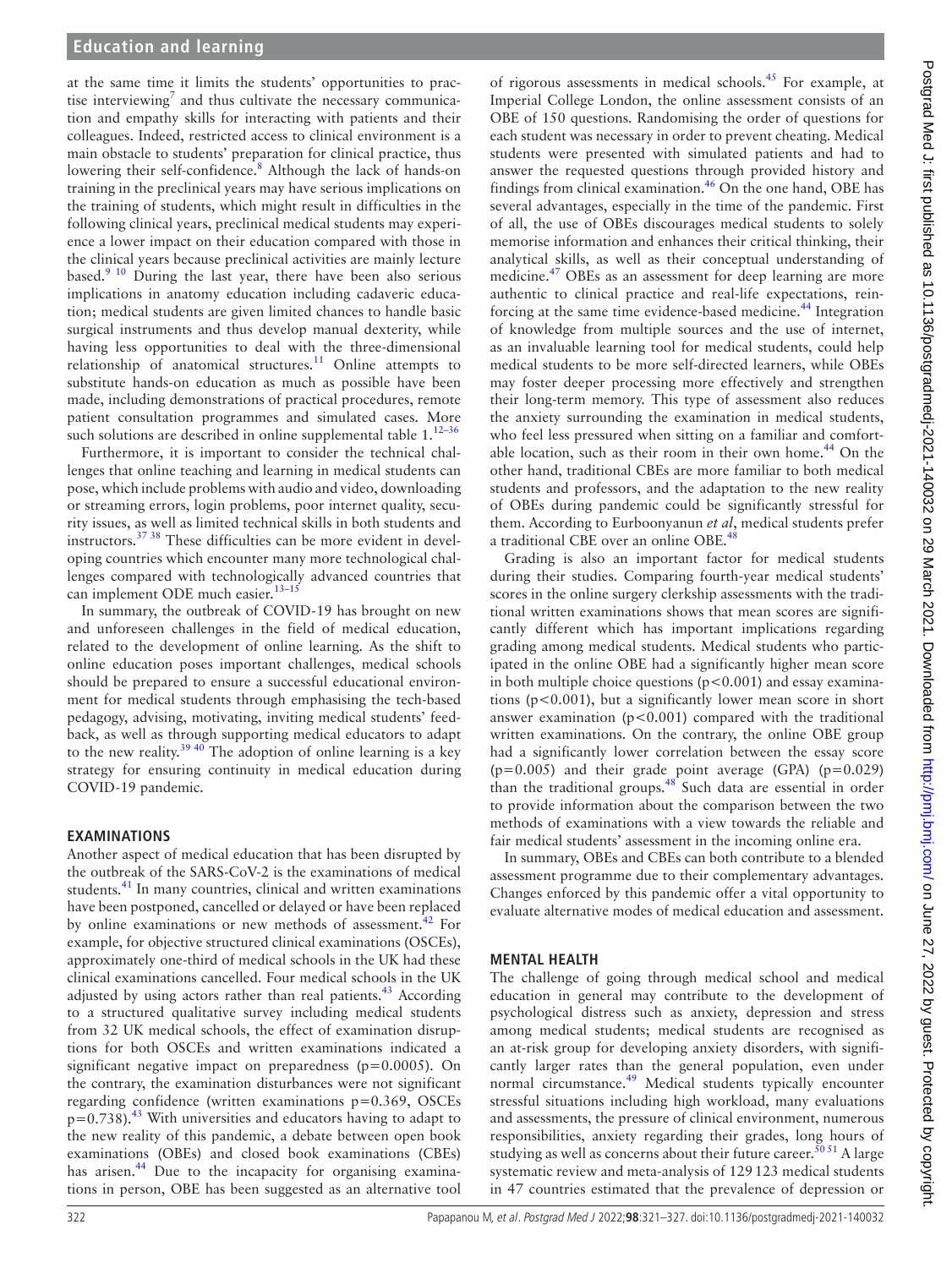depressive symptoms was 27.2% (95% CI 24.7% to 29.9%,  $I^2$ =98.9%) and the overall pooled crude prevalence of suicidal ideation was 11.1% (95% CI 9.0% to 13.7%,  $I^2 = 95.8\%$ ).<sup>[52](#page-5-23)</sup> COVID-19 pandemic has been associated with high levels of anxiety and panic, both in the general population and particularly in those working in healthcare settings.<sup>53-55</sup> Imposition of unfamiliar public health measures including social distancing and lockdown, social fear related to COVID-19, closures of universities, fear of being infected by the SARS-CoV-2, anxiety for their removal from clinical practice, worry about older relatives and the abrupt swift to a new reality have negative impact on the psychological well-being of medical students.<sup>[56](#page-6-0)</sup> While individual studies from Turkey, India and Iran and European countries like Malta $57-61$  showed that the prevalence of depression and anxiety in medical students was significantly high, a recent systematic review and meta-analysis indicated that the prevalence of anxiety in medical students is similar to that prior to the pandemic.[49](#page-5-21) Interestingly, a cross-sectional study showed that medical students' burnout syndrome, depression, anxiety and somatic symptoms rates decreased during online learning.<sup>62</sup>

On the contrary, sleep quality of medical students appears to have deteriorated during the pandemic, with insomnia, difficulties falling asleep and frequent awakening during the night being commonly reported. Decreased appetite was also reported.<sup>60</sup> Female gender was frequently associated with higher levels of anxiety and depression,  $57 61 63$  while other predisposing factors leading to higher levels of psychological distress comprise of low monthly income of the family, lower GPA and experience of COVID-19 symptoms. $60\,61$ 

Students' mental well-being is of critical importance. Even though data on medical students' mental health during COVID-19 have been somewhat conflicting, early detection and intervention strategies should be implemented in order to help future physicians go through this challenging period and be better prepared for next large-scale crises.

## **RESIDENCY SELECTION**

COVID-19 has an indirect impact on the selection of residency for many medical students at a global level. Due to the necessity for the containment of the contagious nature of this disease, medical students were temporarily removed from clinical settings. The inability to explore the specialties of interest, the loss of electives and core rotations may put more pressure and uncertainty on medical students about their career choice.<sup>[64](#page-6-4)</sup> Medical students also encounter reduced clinical exposure to the field and limited access to the real-life residency. Research shows that exposure to the specialty of interest is critical for the professional development and strengthens medical students' confidence concerning their possible career choice.<sup>65-67</sup> Furthermore, during this new challenging COVID-19 landscape, the input of mentors is probably needed more than ever. $68$  Clinical exposure to positive role models may help some students to pursue a specialty that they had not previously considered. Due to their absence from clinical settings, medical students have limited personal exposure to positive role models and members of faculty and this may negatively influence career decisions and professional identity formation.<sup>6</sup>

Another major concern about residency selection involves disruption of away rotations. Away rotations are elective activities that take place away from the student's academic environment, where students have the opportunity to gain experience with a different hospital, medical record system, faculty and patient population. Elective cancellations due to COVID-19

may induce difficulties not only in regards to away rotations, but also in obtaining meaningful letters of recommendation, as well as obstacles to improving one's curriculum vitae. $65-6769$  The lack of letters of recommendation, specific grades and geograph-ical preferences raises concerns about application process.<sup>[70](#page-6-8)</sup> Medical students possibly feel less competitive, as a result of fewer opportunities and this may have a negative impact on their future. Other changes such as implementation of pass/fail grading system, devaluation of US Medical Licensing Examination (USMLE) Step 1 scores, limited access to USMLE 2 will affect students' application for residency selection.<sup>71 72</sup> The disruptions caused by the pandemic will probably increase the number of applications and discomfort of medical students, while programme directors may rely on less reliable characteristics such as school reputation.

## **MEDICAL STUDENTS AS 'FRONTLINE WORKERS'**

Conflicting views have been expressed on the role of medical students in the frontline of this pandemic.<sup>42 73-78</sup> Should they have an active role by assisting the management of infected patients, thus gaining valuable clinical experience in times of health crisis, yet with the increased risk of exposure? Should they be assigned responsibilities for patients other than the ones infected, in order to somewhat alleviate their senior colleagues' burden by simultaneously continuing their bedside education, though still not minimising their chances of infection? Should they be entirely kept far from hospitals due to potential inadequacy of personal protective equipment (PPE), training, experience or emotional resilience and focus instead on reinforcing, for instance, their institutions or local communities? It seems that there is no universal commonly accepted view, especially given the variety of student characteristics (eg, pre-clerkship or clerkship, with or without health morbidities) and institutional settings. However, and despite the lack of consensus, the primary aim remains the establishment of a mutually beneficial situation for both students' and health systems' needs, local and governmental policies.

In addition, before medical students undertake roles as 'frontline workers', it is essential to first examine their willingness, motives or competence for undertaking such a role. In the Netherlands, students were eager to priorly arrange all necessary insurance issues and receive basic training in acute care principles, in order to assist their university or even regional health institutions.[79](#page-6-10) In the UK, more than 5500 final-year students have been brought into the workforce, considering this kind of 'volunteerism' as a brand-new opportunity for self-directed clinical and research learning.<sup>61 80 81</sup> A structured qualitative survey including students from a single institution in the UK found that their basic motivations to voluntarily support the National Health System were to 'contribute', 'learn', 'benefit from remuneration' and 'do something active during national lockdown'.<sup>82</sup> According to a similar single-institution cross-sectional study conducted in Denmark, 80% of 486 student-participants had decided to join the pandemic workforce, with 'care', 'learning' and 'pride' constituting their top motivations.<sup>83</sup> Students also highlighted institutional support, especially in terms of provision of PPE and clarification of study plans, as a matter of top priority. $83$  In King Saud University of Saudi Arabia, 34.3% and 23.1% of final-year students stated that they were 'willing' or 'somewhat willing', respectively, to contribute to the pandemic workforce.<sup>84</sup> The same study also demonstrated a positive correlation between willingness and self-perceived student competence in essential clinical skills. Similarly, students of Duke-NUS Medical School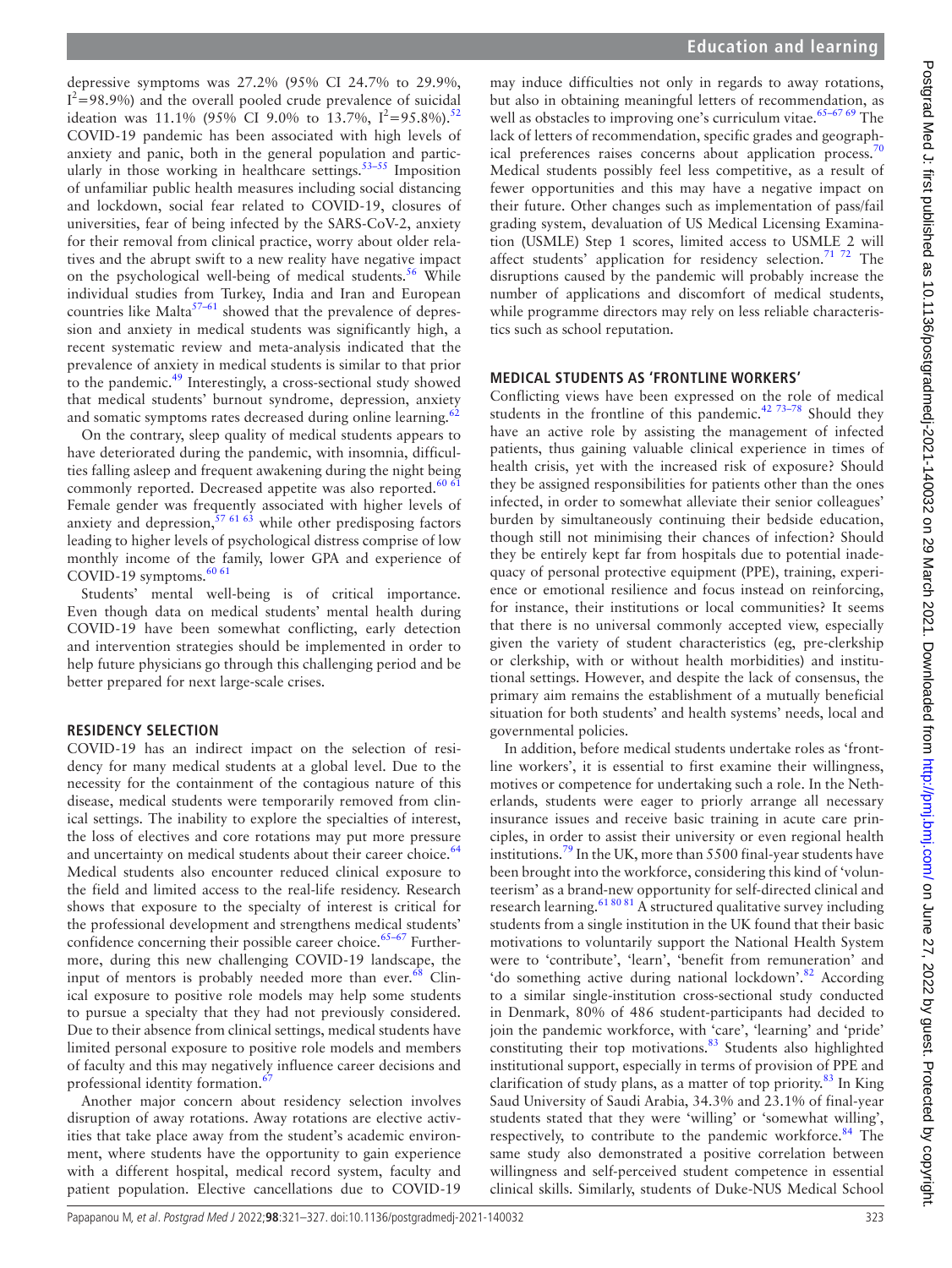in Singapore who were more willing to return to a clinical environment during the pandemic, exhibited greater internal motivation and sense of professional responsibility, and lower self-perception of harbouring risk to the patients. $85$  Interestingly, one-third of participants in this survey were not in favour of recommencement of clinical rotations.<sup>8</sup>

With regard to students' competence, surveys from Turkey and Iran displayed moderate to high levels of student knowledge on pandemic-related subjects, with the two studies using different testing strategies, yet the same quantitative cut-offs when defining these levels. $8687$  A recent systematic review also revealed that the implementation of 'pandemic and disasterthemed training programmes' can be an effective intervention in boosting students' knowledge, attitude and skills and enhancing their pandemic preparedness.<sup>[88](#page-6-17)</sup> Although this would be an ideal scenario, the aforementioned Iranian study interestingly displayed a significant difference in perception of COVID-19-related risks between students being trained in emergency and those trained in non-emergency wards, as well as a significant negative association of risk perception with preventive behaviour.[87](#page-6-18) Haque *et al* further showed that adherence to preventive measures increased with age and educational attainment.<sup>89</sup> The latter indicate that in spite of knowledge and skills remaining a prerequisite, readiness to respond to pandemic-related duties varies between students and depends on their age, stimuli and experience.

In summary, although the usefulness of medical students acting as frontline workers during COVID-19 has not been universally agreed on, the emerging literature shows that a significant number of students have seen this as an opportunity to learn, volunteer and contribute. [Online supplemental table](https://dx.doi.org/10.1136/postgradmedj-2021-140032)  [2](https://dx.doi.org/10.1136/postgradmedj-2021-140032) presents several illustrative actions and initiatives of students acting as 'frontliners'<sup>25 73 79</sup> 80 90–95 during the pandemic, which were organised either at a student, institutional or nationwide<br>layel  $\frac{2573798090-95}{x}$ level. $25$ 

### **INSTITUTIONAL ADAPTATIONS AND INNOVATIONS**

The need for substitution of the daily live and hands-on education during this pandemic has cultivated the incorporation of a variety of innovational ideas into medical education across the world, that have involved the introduction of new technological concepts, and also novel ways for medical educators to interact with their students. All these innovative methods should be carefully examined, as they could constitute a source of future inspiration for medical educators. These encompass social media initiatives, virtual core clerkships and digital clinical placements, new teaching models, sessions of remote patient consultation, even the use of patient simulators.<sup>[12–36](#page-5-9)</sup> Online supplemental table [1](https://dx.doi.org/10.1136/postgradmedj-2021-140032) describes in detail such adaptive ideas, designed and executed by different institutions, groups or organisations during the COVID-19 pandemic. $12-3$ 

### **A 'CRASH TEST' FOR EDUCATION IN THE FUTURE?**

It appears that the urgency of the current predicament has forced a rapid transition from the conventional more 'analogue' approach to a more 'digital' model, even in settings in which the utilisation of digital tools was far less extensive.<sup>[96](#page-6-20)</sup> There are two ways of examining future implications of this unparalleled period, at least as far as medical education is concerned. First and foremost, this pandemic has forced us to realise that medical education can become an extremely vulnerable asset in times of health crises and should not always be taken for granted in its traditional form, especially in the context of future COVID-19 waves and future pandemics.<sup>[97](#page-6-21)</sup> In Singapore, medical educators

were driven by the past H1N1 pandemic to prepare a contingency plan for similar future crises[.34](#page-5-26) Creating a hybrid environment of fundamental traditional methods with novel technological tools could solidify the provision of medical education even in times in which its integrity is threatened. As illustrated by the responsiveness of medical educators across the world, used technical means may range from feasible, everyday and easy-to-acquire applications to more complex systems of patient simulators or virtual-reality technologies and holographic representation of three-dimensional objects [\(online supplemental table 1\)](https://dx.doi.org/10.1136/postgradmedj-2021-140032).<sup>12–36</sup> Such advanced technologies, however, may not be promptly and broadly incorporated into medical education, especially when considering the negative financial impact of the pandemic on institutions and states.<sup>98</sup> As Keegan and Bannister highlight, the

## **Main messages**

- ► The rapid spread of COVID-19 has the potential to affect medical students physically, academically, financially and psychologically.
- ► Medical students have reacted in a variety of ways as frontline workers, according to their personal, institutional and even national needs.
- Several medical educators during the pandemic have used a 'develop, test and apply' model for educational innovations, reinforcing the concept of 'evidence-based medical education'.

## **Research questions**

- ► What was the impact of COVID-19 pandemic on medical education, assessment, career plans, as well as, mental health of medical students?
- ► How did medical students react to the COVID-19 pandemic as frontline workers and how did medical educators adapt to these unforeseen circumstances?
- ► How can medical education benefit from this predicament in the future?

# **Key references**

- 1. Dedeilia A, Sotiropoulos MG, Hanrahan JG, *et al*. Medical and Surgical Education Challenges and Innovations in the COVID-19 Era: A Systematic Review. In Vivo 2020;34(3 suppl):1603–11
- 2. Joseph JP, Joseph AO, Conn G, *et al*. COVID-19 Pandemic— Medical Education Adaptations: The Power of Students, Staff and Technology. Medical Science Educator 2020;30(4):1355–56.
- 3. Choi B, Jegatheeswaran L, Minocha A, *et al*. The impact of the COVID-19 pandemic on final year medical students in the United Kingdom: a national survey. BMC medical education 2020;20(1):1–11.
- 4. Compton S, Sarraf-Yazdi S, Rustandy F, *et al*. Medical students' preference for returning to the clinical setting during the COVID-19 pandemic. *Medical Education* 2020
- 5. Aron JA, Bulteel AJ, Clayman KA, *et al*. A role for telemedicine in medical education during the COVID-19 pandemic. *Academic Medicine* 2020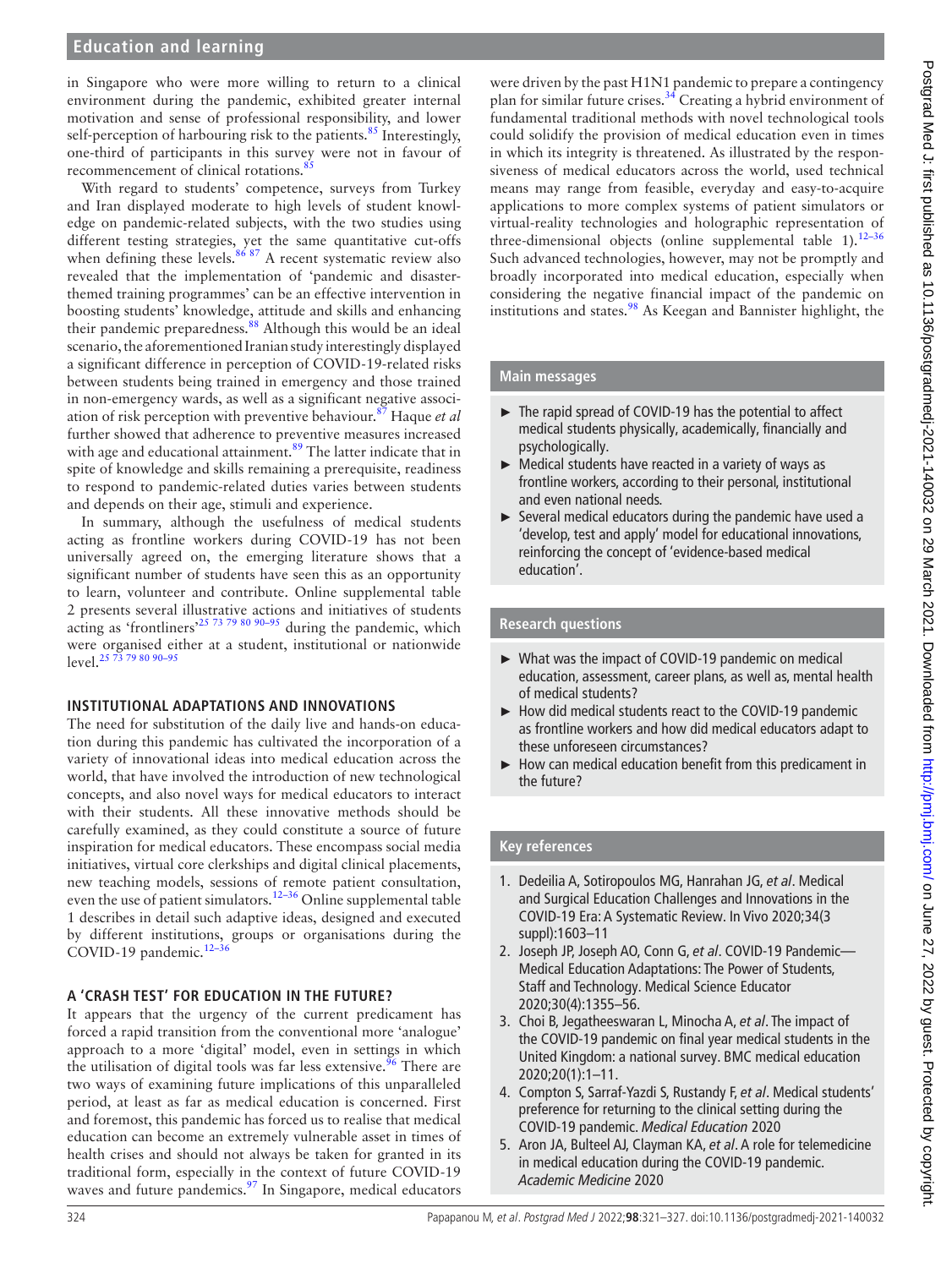### **Self assessment questions**

- 1. Medical students during the COVID-19 pandemic:
	- a. Have been assigned the same responsibilities across different countries.
	- b. Have totally avoided frontline roles.
	- c. Have reacted in a variety of ways, depending on their personal, institutional and even national needs.
	- d. Have only undertaken roles inside their institutional environment.
- 2. During the COVID-19 pandemic:
	- a. Student–faculty partnership has been severely and universally undermined.
	- b. Student-centred social media initiatives have been organised.
	- c. Several medical educators have implemented a develop, test and apply model to promote innovative educational programmes.
	- d. An opportunity to reinforce the concept of evidence-based medical education has emerged.
- 3. The adoption of online learning in medical education can have several benefits:
	- a. One benefit is the flexibility of time and location.
	- b. Online learning can also be much more cost-effective than classroom-based learning.
	- c. Online learning can potentially enhance interpersonal contact and interaction between medical students and the faculty members.
	- d. Restricted access to clinical environment is a main benefit of online learning.
- 4. During COVID-19 pandemic:
	- a. The disruption of clinical exposure had an indirect negative impact on the selection of residency for many medical students.
	- b. Clinical exposure to positive role models may not help some students to pursue a specialty that they had not previously considered.
	- c. A major concern about residency selection involves disruption of away rotations.
	- d. Implementation of pass/fail grading system, devaluation of US Medical Licensing Examination (USMLE) Step 1 scores and limited access to USMLE 2 will affect students' application for residency selection.
- 5. During COVID-19 pandemic:
	- a. In many medical schools, clinical and written examinations have been postponed, cancelled or delayed.
	- b. Sleep quality of medical students appears not to have deteriorated.
	- c. Open book examination has been suggested as an alternative tool of rigorous assessments in medical schools.
	- d. E-learning assists medical students to better adapt to a web-based medical world that increasingly uses digital health services.

majority of institutions should first explore low fidelity solutions, such as feasible smartphone applications and the social media, focusing more on policy or mentality modifications and later seek more technologically advanced means.<sup>98</sup>

From another point of view, the educational expeditious amendments that this pandemic has brought might soil the ground for further implementation of 'evidence-based education' in medicine. Many authors have used a 'develop, test and apply' model during

the pandemic, meaning that they developed their own innovational method of teaching or interacting with students, subsequently tested the method by acquiring the students' feedback or by comparing it with a more traditional approach, and then applied it with the ultimate purpose of continuous educational evolution[.12–30 32–36 99 100](#page-5-9) This model can be further implemented in the future. Data on application of a new method, along with its perceived strengths and limitations and results from the students' feedback, may then be published in order to inform or aspire educators from other settings across the world. These methods can prove to be even more efficient from both the educator's and the student's perspective, in case special teams composed for this purpose and consisting of both faculty members and student representatives participate in

their development. The 'student–educator interaction' is essential, so that both the concepts of 'evidence-based teaching' and 'evidence-based learning' are combined harmoniously. Mehta *et al* have underlined this partnership as a determining facilitator of smooth curricular adaptation to the status quo of the pandemic.<sup>[27](#page-5-27)</sup>

## **CONCLUSIONS**

In conclusion, the outbreak of COVID-19 pandemic has forced a rapid transition to online teaching of medicine and introduction of alternative student assessment methods, while it has created challenges in residency selection and future career plans of students, as well as having a significant psychological impact on them. Medical students have undertaken a variety of 'frontline' roles, with their actions being adapted to institutional and national healthcare needs, as well as their own knowledge, experiences and preparedness, which has been viewed by many students as an important learning experience. The urgency of the pandemic has rapidly brought on the development of many innovative educational strategies across the world, the majority of which encompass the use of a variety of digital tools. Such initiatives must act as a stepping stone for evidence-based medical education to thrive even more in the future. More large-scale studies from all over the globe are required to accurately depict how this unparalleled period has affected all aspects of medical education. Along with all the difficulties it brought, this pandemic reminded us that human collaboration through science is one of the greatest tools of humanity to deal with threats. Applying the same collaborative science in education, and specifically in medical education, could raise our optimism for the future of medicine. Education is our future, or in the words of Christine Gregoire: 'Education is the foundation upon which we build our future'.

### **Author affiliations**

<sup>1</sup>First Department of Surgery, Laikon General Hospital, National and Kapodistrian University of Athens, Athens, Greece

<sup>2</sup>Second Department of Psychiatry, 'Attikon' University Hospital, National and Kapodistrian University of Athens, Athens, Greece

<sup>3</sup>Institute of Psychiatry, Psychology and Neuroscience, King's College London, London, UK

4 Third Department of Paediatrics, 'Attikon' University Hospital, National and Kapodistrian University of Athens, Athens, Greece

<sup>5</sup>Department of Hygiene, Epidemiology and Medical Statistics, National and Kapodistrian University of Athens, Athens, Greece

<sup>6</sup>Department of History of Medicine and Medical Ethics, National and Kapodistrian University of Athens, Athens, Greece

<sup>7</sup> First Department of Cardiology, Hippokration Hospital, National and Kapodistrian University of Athens, Athens, Greece

<sup>8</sup>Department of Clinical Neurophysiology, South Tyneside and Sunderland NHS Foundation Trust, Sunderland, UK

### **Twitter** Konstantinos Tsamakis [@KTsamakis](https://twitter.com/KTsamakis)

**Contributors** KT and DS conceptualised and planned the review. MP, ERoutsi and KT searched the literature. MP, ERoutsi, KT and DS wrote the first draft of the manuscript. MP and ERoutsi designed the tables. KT, LF, GM, IL, MK, TGP, DT, NS,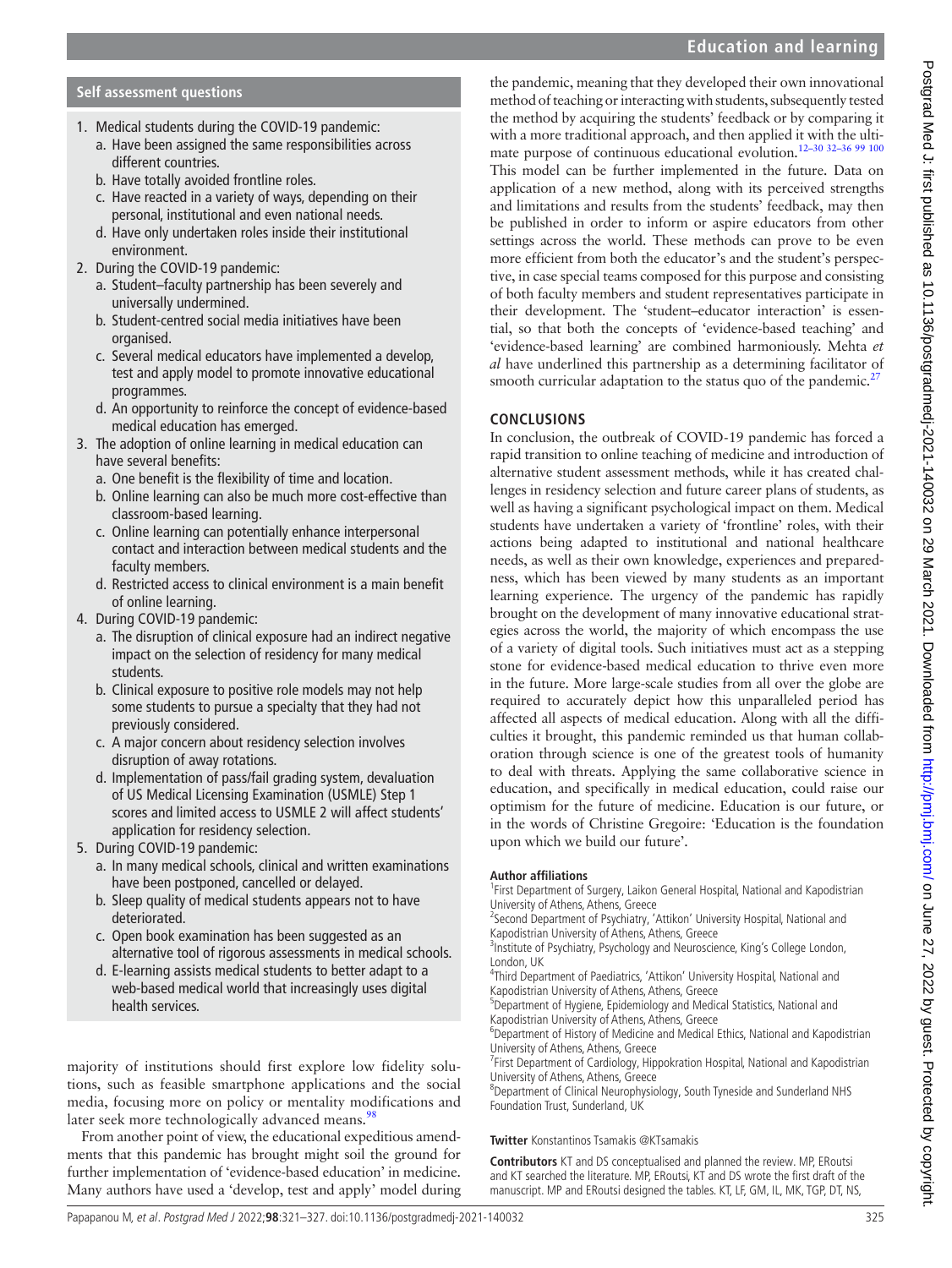ERizos and DS provided useful advice and information during preparation of the original draft and helped in the improvement of the tables. KT, LF, GM, IL, MK, TGP, DT, NS, ERizos and DS revised the whole manuscript. All authors have agreed to the final version of both the manuscript and tables.

**Funding** The authors have not declared a specific grant for this research from any funding agency in the public, commercial or not-for-profit sectors.

**Competing interests** None declared.

**Patient consent for publication** Not required.

**Provenance and peer review** Not commissioned; internally peer reviewed.

#### **ORCID iD**

Eleni Routsi <http://orcid.org/0000-0002-0480-8520>

#### **REFERENCES**

- <span id="page-5-0"></span>1 Association of American Medical Colleges. Important guidance for medical students on clinical rotations during the coronavirus (COVID-19) outbreak, 2020. Available: [https://www.aamc.org/news-insights/press-releases/important-guidance-medical](https://www.aamc.org/news-insights/press-releases/important-guidance-medical-students-clinical-rotations-during-coronavirus-covid-19-outbreak)[students-clinical-rotations-during-coronavirus-covid-19-outbreak](https://www.aamc.org/news-insights/press-releases/important-guidance-medical-students-clinical-rotations-during-coronavirus-covid-19-outbreak) [Accessed 14 Apr 2020].
- <span id="page-5-1"></span>2 Dedeilia A, Sotiropoulos MG, Hanrahan JG, et al. Medical and surgical education challenges and innovations in the COVID-19 era: a systematic review. [In Vivo](http://dx.doi.org/10.21873/invivo.11950) 2020;34:1603–11.
- <span id="page-5-2"></span>3 He L, Yang N, Xu L, et al. Synchronous distance education vs traditional education for health science students: a systematic review and meta-analysis. [Med Educ](http://dx.doi.org/10.1111/medu.14364) 2021;55:293–308.
- <span id="page-5-3"></span>4 Mukhtar K, Javed K, Arooj M, et al. Advantages, limitations and recommendations for online learning during COVID-19 pandemic era. [Pak J Med Sci](http://dx.doi.org/10.12669/pjms.36.COVID19-S4.2785) 2020;36:S27-31.
- 5 Alqudah NM, Jammal HM, Saleh O, et al. Perception and experience of academic Jordanian ophthalmologists with e-learning for undergraduate course during the COVID-19 pandemic. [Ann Med Surg](http://dx.doi.org/10.1016/j.amsu.2020.09.014) 2020;59:44–7.
- <span id="page-5-4"></span>6 Tsang ACO, Shih KC, Chen JY. Clinical skills education at the bed-side, web-side and lab-side. [Med Educ](http://dx.doi.org/10.1111/medu.14394) 2021;55:112–4.
- <span id="page-5-5"></span>7 Rallis KS, Allen-Tejerina AM. Tele-oncology in the COVID-19 era: are medical students left behind? [Trends Cancer](http://dx.doi.org/10.1016/j.trecan.2020.08.001) 2020;6:811-2.
- <span id="page-5-6"></span>8 Shehata MH, Abouzeid E, Wasfy NF, et al. Medical education adaptations post COVID-19: an Egyptian reflection. [J Med Educ Curric Dev](http://dx.doi.org/10.1177/2382120520951819) 2020;7:238212052095181.
- <span id="page-5-7"></span>9 Gaur U, Majumder MAA, Sa B, et al. Challenges and opportunities of preclinical medical education: COVID-19 crisis and beyond. **[SN Compr Clin Med](http://dx.doi.org/10.1007/s42399-020-00528-1) 2020:1-6.**
- 10 Hilburg R, Patel N, Ambruso S, et al. Medical education during the coronavirus Disease-2019 pandemic: learning from a distance. [Adv Chronic Kidney Dis](http://dx.doi.org/10.1053/j.ackd.2020.05.017) 2020;27:412–7.
- <span id="page-5-8"></span>11 Ooi SZY, Ooi R. Impact of SARS-CoV-2 virus pandemic on the future of cadaveric dissection anatomical teaching. [Med Educ Online](http://dx.doi.org/10.1080/10872981.2020.1823089) 2020;25:1823089.
- <span id="page-5-9"></span>12 Alkhowailed MS, Rasheed Z, Shariq A, et al. Digitalization plan in medical education during COVID-19 lockdown. [Inform Med Unlocked](http://dx.doi.org/10.1016/j.imu.2020.100432) 2020;20:100432.
- <span id="page-5-11"></span>13 Bhaskar A, Ng AKM, Patil NG, et al. Zooming past the coronavirus lockdown: online spirometry practical demonstration with student involvement in analysis by remote control. [Adv Physiol Educ](http://dx.doi.org/10.1152/advan.00097.2020) 2020;44:516–9.
- 14 Chandra S, Laoteppitaks C, Mingioni N, et al. Zooming-out COVID-19: virtual clinical experiences in an emergency medicine clerkship. [Med Educ](http://dx.doi.org/10.1111/medu.14266) 2020;54:1182-3.
- 15 Darnton R, Lopez T, Anil M, et al. Medical students consulting from home: a qualitative evaluation of a tool for maintaining student exposure to patients during lockdown. [Med Teach](http://dx.doi.org/10.1080/0142159X.2020.1829576) 2021;43:160–7.
- 16 De Ponti R, Marazzato J, Maresca AM, et al. Pre-graduation medical training including virtual reality during COVID-19 pandemic: a report on students' perception. [BMC Med Educ](http://dx.doi.org/10.1186/s12909-020-02245-8) 2020;20:1–7.
- 17 Durfee SM, Goldenson RP, Gill RR, et al. Medical student education roadblock due to COVID-19: virtual radiology core clerkship to the rescue. [Acad Radiol](http://dx.doi.org/10.1016/j.acra.2020.07.020) 2020;27:1461–6.
- 18 Finn GM, Brown MEL, Laughey W, et al. #pandemicpedagogy: Using Twitter for knowledge exchange. [Med Educ](http://dx.doi.org/10.1111/medu.14242) 2020;54:1190–1.
- 19 Flotte TR, Larkin AC, Fischer MA, et al. Accelerated graduation and the deployment of new physicians during the COVID-19 pandemic. [Acad Med](http://dx.doi.org/10.1097/ACM.0000000000003540) 2020;95:1492-4.
- 20 Hall S, Border S. Online neuroanatomy education and its role during the coronavirus disease 2019 (COVID-19) Lockdown. [World Neurosurg](http://dx.doi.org/10.1016/j.wneu.2020.05.001) 2020;139:628.
- 21 Huddart D, Hirniak J, Sethi R, et al. #MedStudentCovid: How social media is supporting students during COVID-19. [Med Educ](http://dx.doi.org/10.1111/medu.14215) 2020;54:951-2.
- 22 Iqbal MZ, Alradhi HI, Alhumaidi AA, et al. Telegram as a tool to supplement online medical education during COVID-19 crisis. [Acta Inform Med](http://dx.doi.org/10.5455/aim.2020.28.94-97) 2020;28:94.
- 23 Jeong L, Smith Z, Longino A, et al. Virtual peer teaching during the COVID-19 pandemic. [Med Sci Educ](http://dx.doi.org/10.1007/s40670-020-01065-1) 2020;30:1361-2.
- Joseph JP, Joseph AO, Conn G, et al. COVID-19 Pandemic-Medical education adaptations: the power of students, staff and technology. [Med Sci Educ](http://dx.doi.org/10.1007/s40670-020-01038-4) 2020;30:1355–6.
- <span id="page-5-25"></span>25 Kochis M, Goessling W. Learning during and from a crisis: the student-led development of a COVID-19 curriculum. [Acad Med](http://dx.doi.org/10.1097/ACM.0000000000003755) 2021;96:399–401.
- 26 Lieberman JA, Nester T, Emrich B. Coping with COVID-19: emerging medical student clinical pathology education in the Pacific Northwest in the face of a global pandemic. [Am J Clin Pathol](http://dx.doi.org/10.1093/AJCP/AQAA152) 2020.
- <span id="page-5-27"></span>27 Mehta N, End C, Kwan JCS, et al. Adapting medical education during crisis: Student-Faculty partnerships as an enabler of success. [Med Teach](http://dx.doi.org/10.1080/0142159X.2020.1811215) 2020:1-2.
- 28 Parker EU, Chang O, Koch L. Remote anatomic pathology medical student education in Washington state: an early COVID-19 experience. [Am J Clin Pathol](http://dx.doi.org/10.1093/ajcp/aqaa154) 2020;154:585–91.
- 29 Roberts V, Malone K, Moore P, et al. Peer teaching medical students during a pandemic. [Med Educ Online](http://dx.doi.org/10.1080/10872981.2020.1772014) 2020;25:1772014.
- 30 Roskvist R, Eggleton K, Goodyear-Smith F. Provision of e-learning programmes to replace undergraduate medical students' clinical general practice attachments during COVID-19 stand-down. [Education for Primary Care](http://dx.doi.org/10.1080/14739879.2020.1772123) 2020;31:247–54.
- 31 Sam AH, Millar KR, Lupton MGF. Digital clinical placement for medical students in response to COVID-19. [Acad Med](http://dx.doi.org/10.1097/ACM.0000000000003431) 2020;95:1126.
- 32 Singh K, Srivastav S, Bhardwaj A, et al. Medical education during the COVID-19 pandemic: a single institution experience. [Indian Pediatr](http://dx.doi.org/10.1007/s13312-020-1899-2) 2020;57:678-9.
- 33 Tabari P, Amini M. Educational and psychological support for medical students during the COVID-19 outbreak. Med Educ 2020.
- <span id="page-5-26"></span>34 Tan KI, Foo J, Ang BW, et al. Perspectives of medical students on local medical education during COVID-19. [Singapore Med J](http://dx.doi.org/10.11622/smedj.2020105) 2020;1:6.
- 35 Torres A, Domańska-Glonek E, Dzikowski W, et al. Transition to online is possible: solution for simulation-based teaching during the COVID-19 pandemic. [Med Educ](http://dx.doi.org/10.1111/medu.14245) 2020;54:858–9.
- 36 Wickemeyer JL, Yu J. A model for undergraduate medical student education in otolaryngology during the Post-COVID-19 era. [Otolaryngol Head Neck Surg](http://dx.doi.org/10.1177/0194599820959276) 2021;164:562-565.
- <span id="page-5-10"></span>37 Chandrasinghe PC, Siriwardana RC, Kumarage SK, et al. A novel structure for online surgical undergraduate teaching during the COVID-19 pandemic. **[BMC Med Educ](http://dx.doi.org/10.1186/s12909-020-02236-9)** 2020;20:1–7.
- 38 Al-Balas M, Al-Balas HI, Jaber HM, et al. Distance learning in clinical medical education amid COVID-19 pandemic in Jordan: current situation, challenges, and perspectives. [BMC Med Educ](http://dx.doi.org/10.1186/s12909-020-02257-4) 2020;20:1-7.
- <span id="page-5-12"></span>39 Jiang Z, Wu H, Cheng H, et al. Twelve tips for teaching medical students online under COVID-19. [Med Educ Online](http://dx.doi.org/10.1080/10872981.2020.1854066) 2021;26:1854066.
- 40 Gewin V. Five tips for moving teaching online as COVID-19 takes hold. [Nature](http://dx.doi.org/10.1038/d41586-020-00896-7) 2020;580:295–6.
- <span id="page-5-13"></span>41 Rafi AM, Varghese PR, Kuttichira P. The pedagogical shift during COVID 19 pandemic: online medical education, barriers and perceptions in central Kerala. J Med Educ [Curric Dev](http://dx.doi.org/10.1177/2382120520951795) 2020;7:238212052095179.
- <span id="page-5-14"></span>42 O'Byrne L, Gavin B, McNicholas F. Medical students and COVID-19: the need for pandemic preparedness. [J Med Ethics](http://dx.doi.org/10.1136/medethics-2020-106353) 2020;46:623–6.
- <span id="page-5-15"></span>43 Choi B, Jegatheeswaran L, Minocha A, et al. The impact of the COVID-19 pandemic on final year medical students in the United Kingdom: a national survey. BMC Med [Educ](http://dx.doi.org/10.1186/s12909-020-02117-1) 2020;20:1–11.
- <span id="page-5-16"></span>44 Zagury-Orly I, Durning SJ. Assessing open-book examination in medical education: the time is now. [Med Teach](http://dx.doi.org/10.1080/0142159X.2020.1811214) 2020:1-2.
- <span id="page-5-17"></span>45 Mathieson G, Sutthakorn R, Thomas O. Could the future of medical school examinations be open-book - a medical student's perspective? [Med Educ Online](http://dx.doi.org/10.1080/10872981.2020.1787308) 2020;25:1787308.
- <span id="page-5-18"></span>46 Tapper J, Batty D, Savage M. Medical students take final exams online for first time, despite student concern. The Guardian 2020;22.
- <span id="page-5-19"></span>47 Johanns B, Dinkens A, Moore J. A systematic review comparing open-book and closed-book examinations: evaluating effects on development of critical thinking skills. [Nurse Educ Pract](http://dx.doi.org/10.1016/j.nepr.2017.08.018) 2017;27:89-94.
- <span id="page-5-20"></span>48 Eurboonyanun C, Wittayapairoch J, Aphinives P, et al. Adaptation to open-book online examination during the Covid-19 pandemic. [J Surg Educ](http://dx.doi.org/10.1016/j.jsurg.2020.08.046) 2020. doi:10.1016/j. jsurg.2020.08.046. [Epub ahead of print: 02 Sep 2020].
- <span id="page-5-21"></span>49 Lasheras I, Gracia-García P, Lipnicki D, et al. Prevalence of anxiety in medical students during the covid-19 pandemic: a rapid systematic review with meta-analysis. [Int J Environ Res Public Health](http://dx.doi.org/10.3390/ijerph17186603) 2020;17:6603.
- <span id="page-5-22"></span>50 Quek TT-C, Tam WW-S, Tran BX, et al. The global prevalence of anxiety among medical students: a meta-analysis. [Int J Environ Res Public Health](http://dx.doi.org/10.3390/ijerph16152735) 2019;16:2735.
- 51 Moir F, Yielder J, Sanson J, et al. Depression in medical students: current insights. Adv [Med Educ Pract](http://dx.doi.org/10.2147/AMEP.S137384) 2018;9:323–33.
- <span id="page-5-23"></span>52 Rotenstein LS, Ramos MA, Torre M, et al. Prevalence of depression, depressive symptoms, and suicidal ideation among medical students: a systematic review and meta-analysis. [JAMA](http://dx.doi.org/10.1001/jama.2016.17324) 2016;316:2214–36.
- <span id="page-5-24"></span>53 Pappa S, Ntella V, Giannakas T, et al. Prevalence of depression, anxiety, and insomnia among healthcare workers during the COVID-19 pandemic: a systematic review and meta-analysis. [Brain Behav Immun](http://dx.doi.org/10.1016/j.bbi.2020.05.026) 2020;88:901-7.
- 54 Tsamakis K, Rizos E, Manolis AJ, et al. COVID-19 pandemic and its impact on mental health of healthcare professionals. [Exp Ther Med](http://dx.doi.org/10.3892/etm.2020.8646) 2020;19:3451-3.